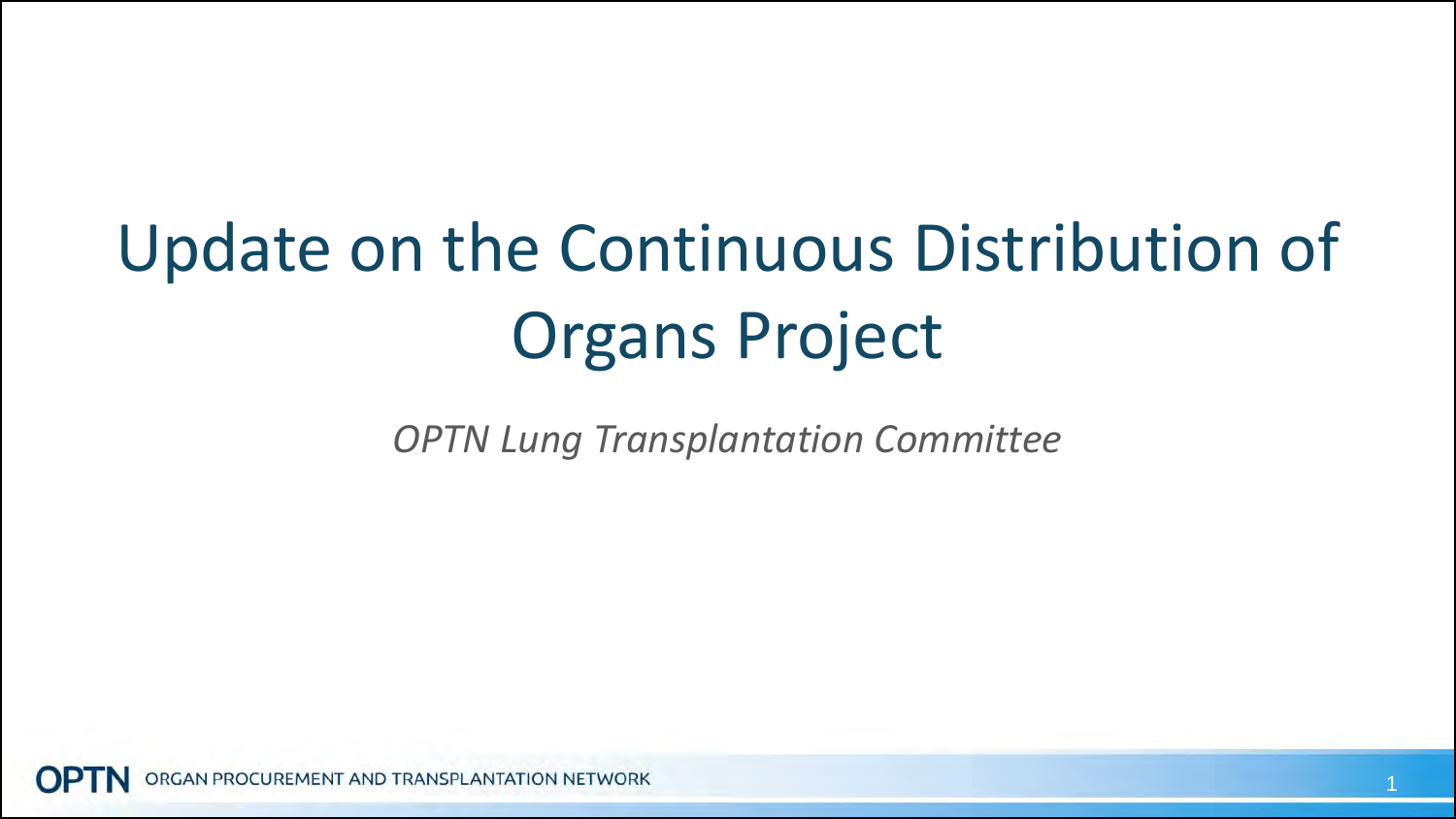## Purpose of Request for Feedback

- **Update the community on the progress to date**
- Seek your input through a new prioritization exercise
- Request for Feedback ≠ Policy Proposal
- We need your input to help form the proposal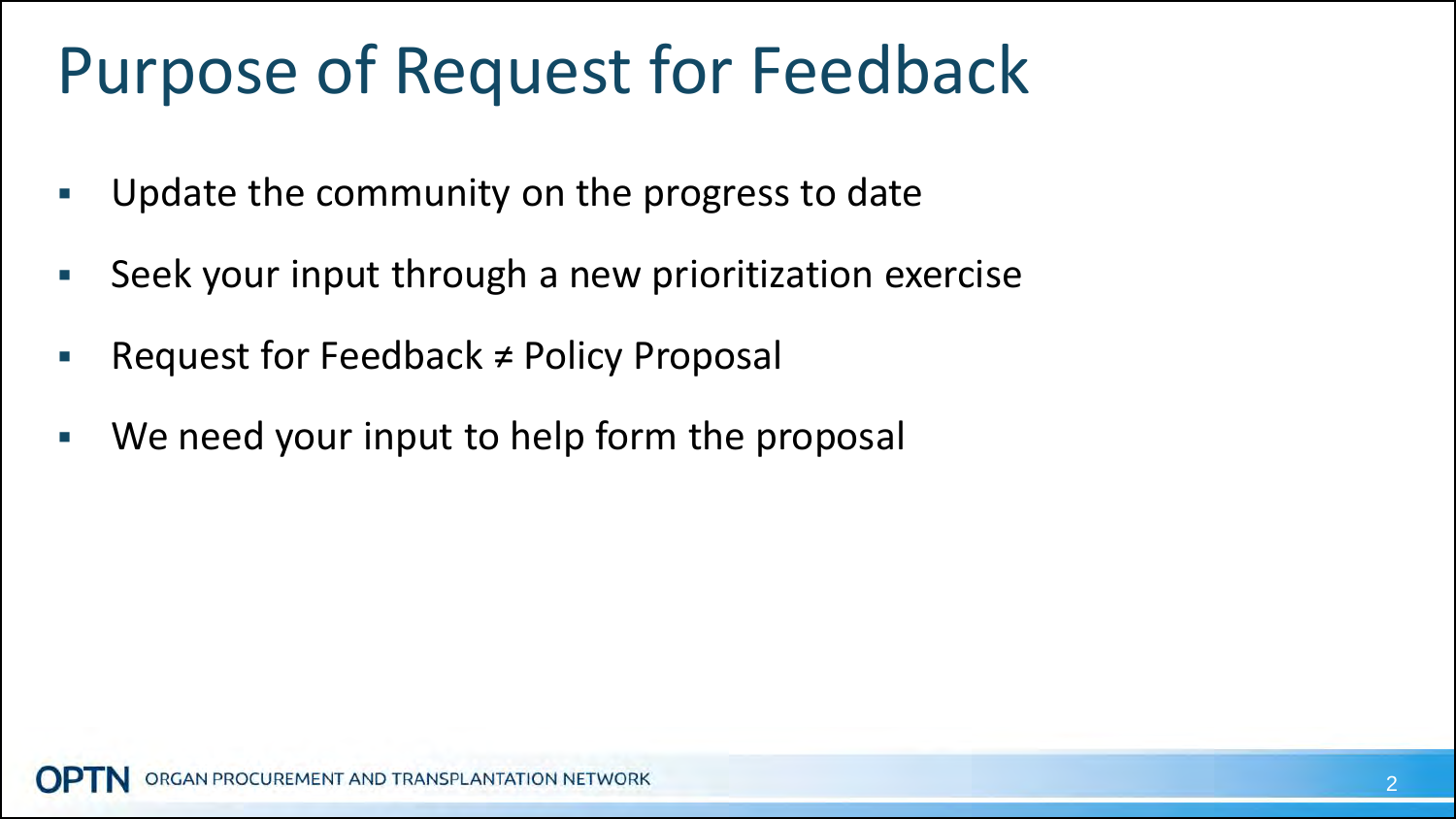## Request for Feedback

- Summarizes the attributes considered by the Lung Committee
- Outlines how these attributes align with NOTA and the Final Rule
- **Explains how work to date will influence the future conversion of other** organs to continuous distribution
- **Provides an overview of the policy development approach**
- Seeks community feedback via a prioritization exercise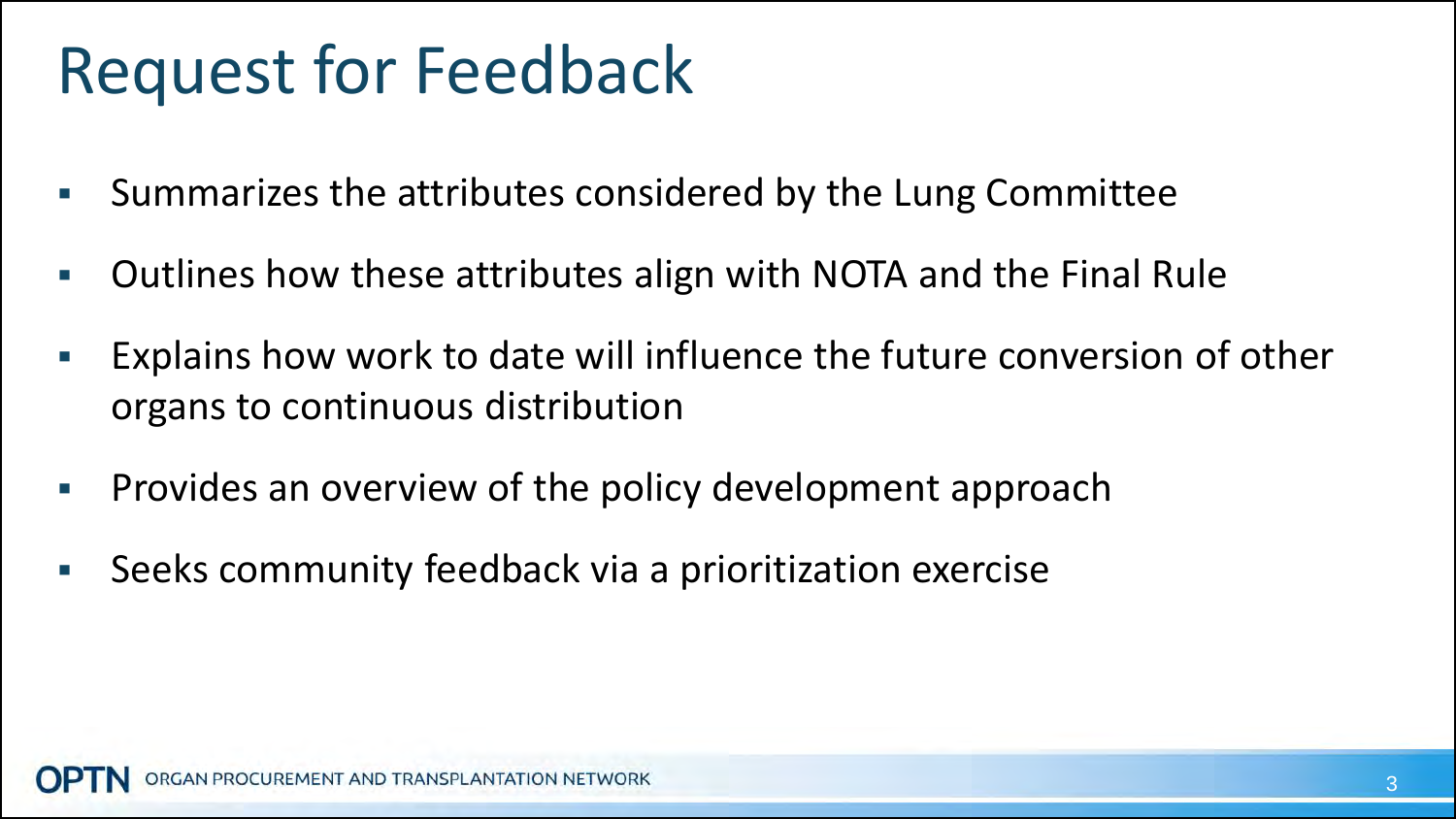## Rationale

- **-** Dissolve hard boundaries that create inequities. Examples:
	- Candidate biology
	- Distance from donor hospital
- Consider multiple patient attributes all at once through a composite allocation score instead of within categories by sequence

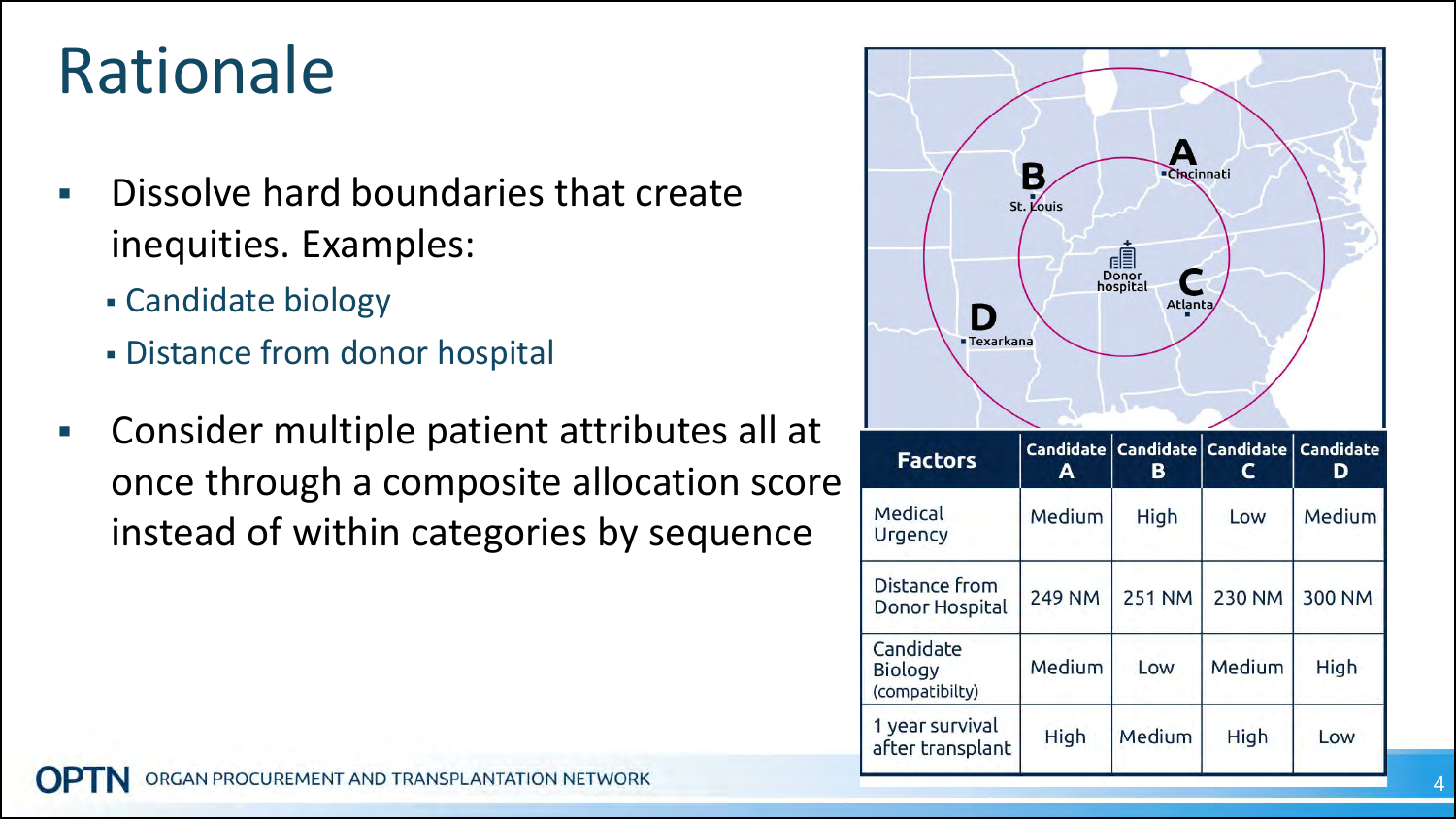## Overview of the Composite Allocation Score



ORGAN PROCUREMENT AND TRANSPLANTATION NETWORK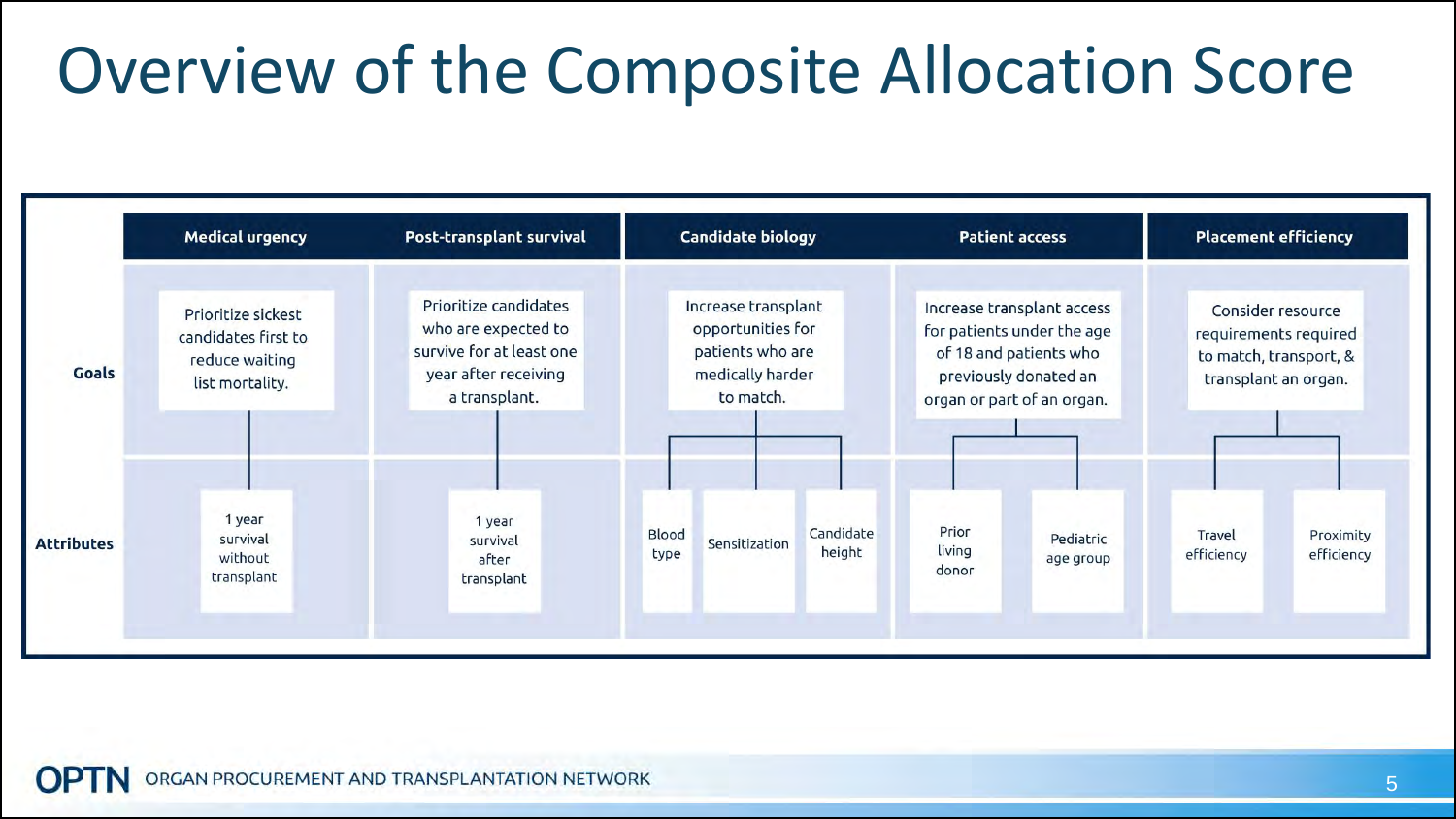## Calculation of the Composite Allocation Score

- **Instead of a classification, candidates will be assigned a composite** allocation score made up of multiple patient attributes
- **These attributes support the following goals:**

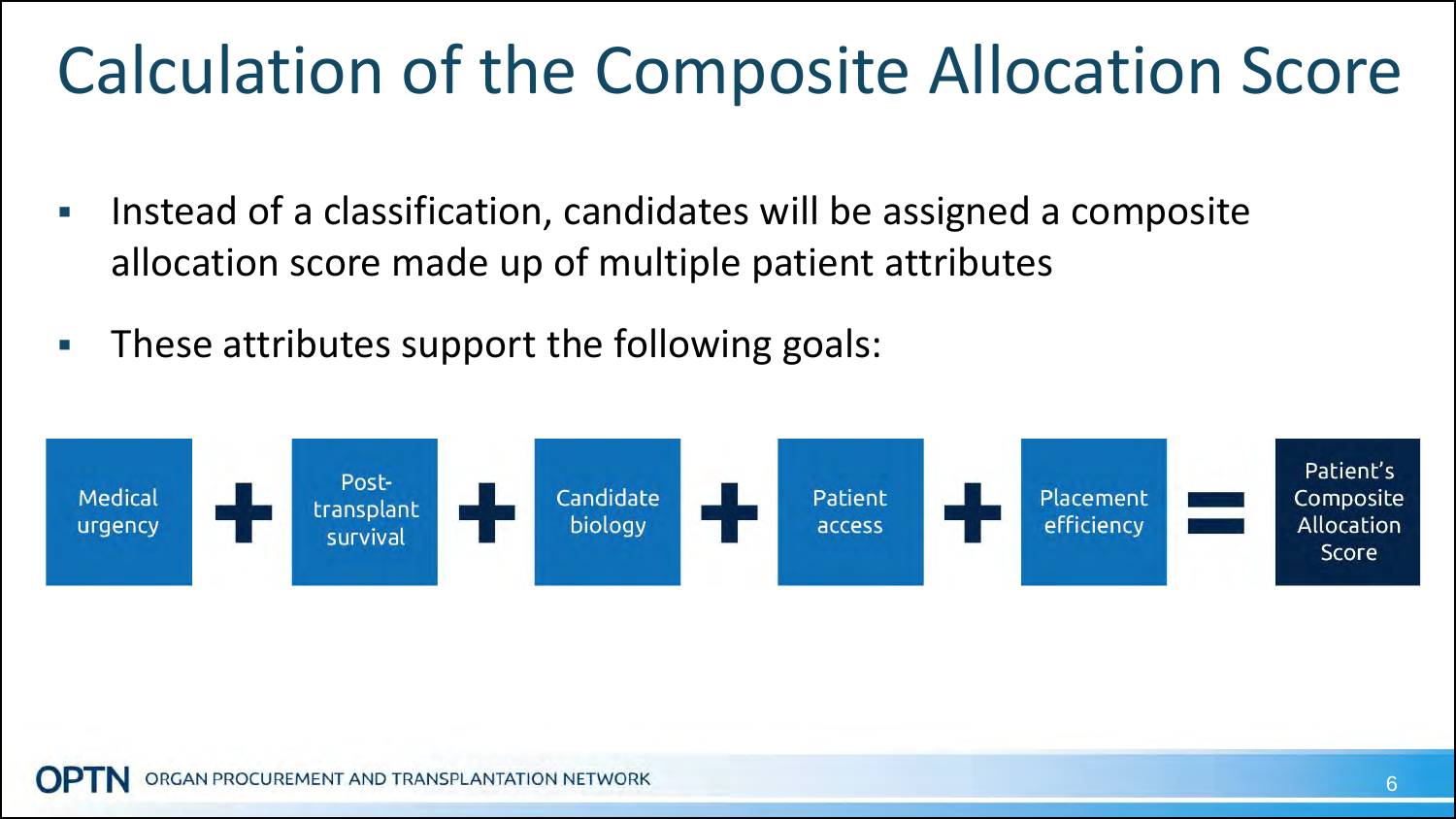#### Current State vs. Future State

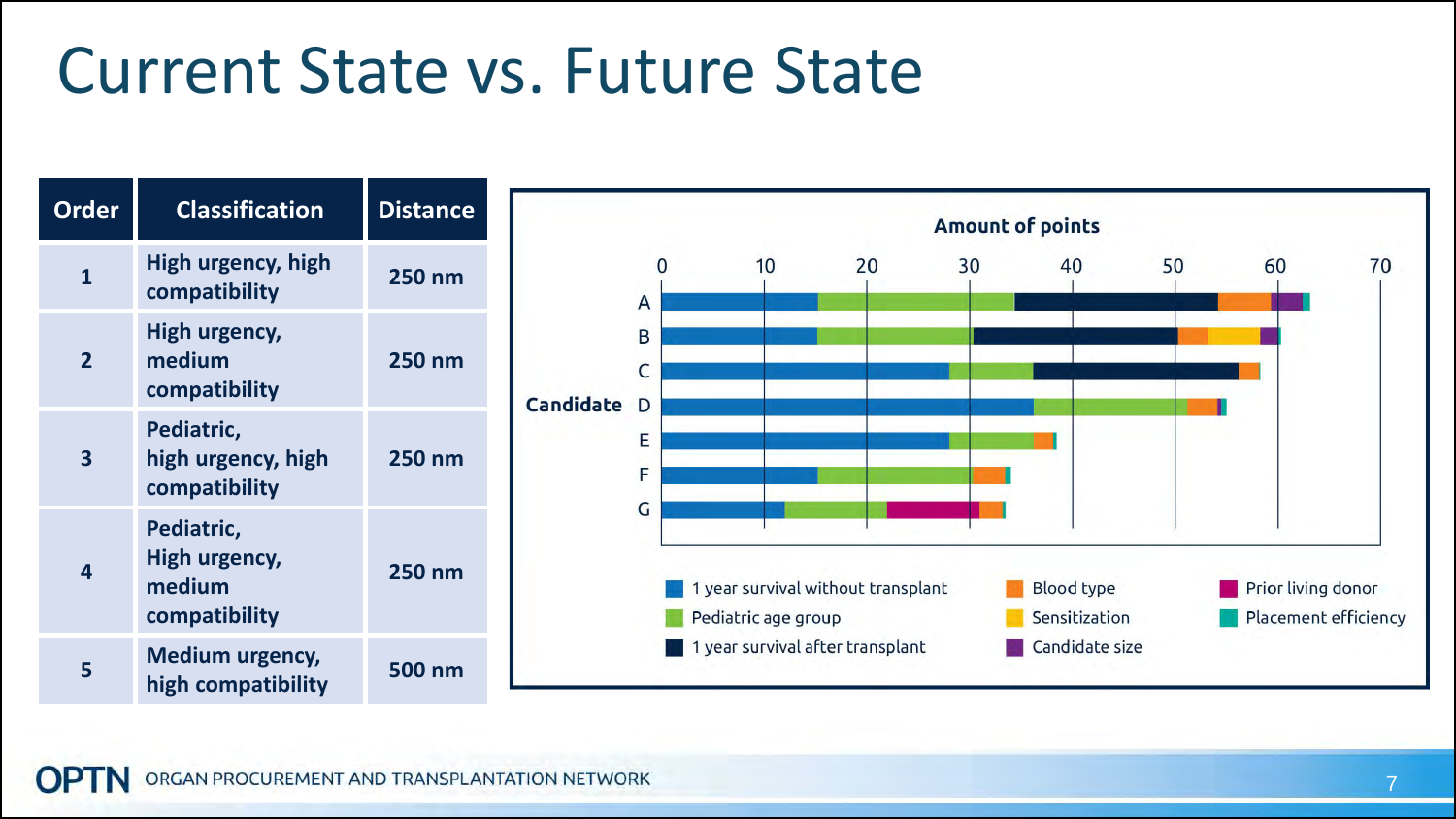## Policy Development Approach



ORGAN PROCUREMENT AND TRANSPLANTATION NETWORK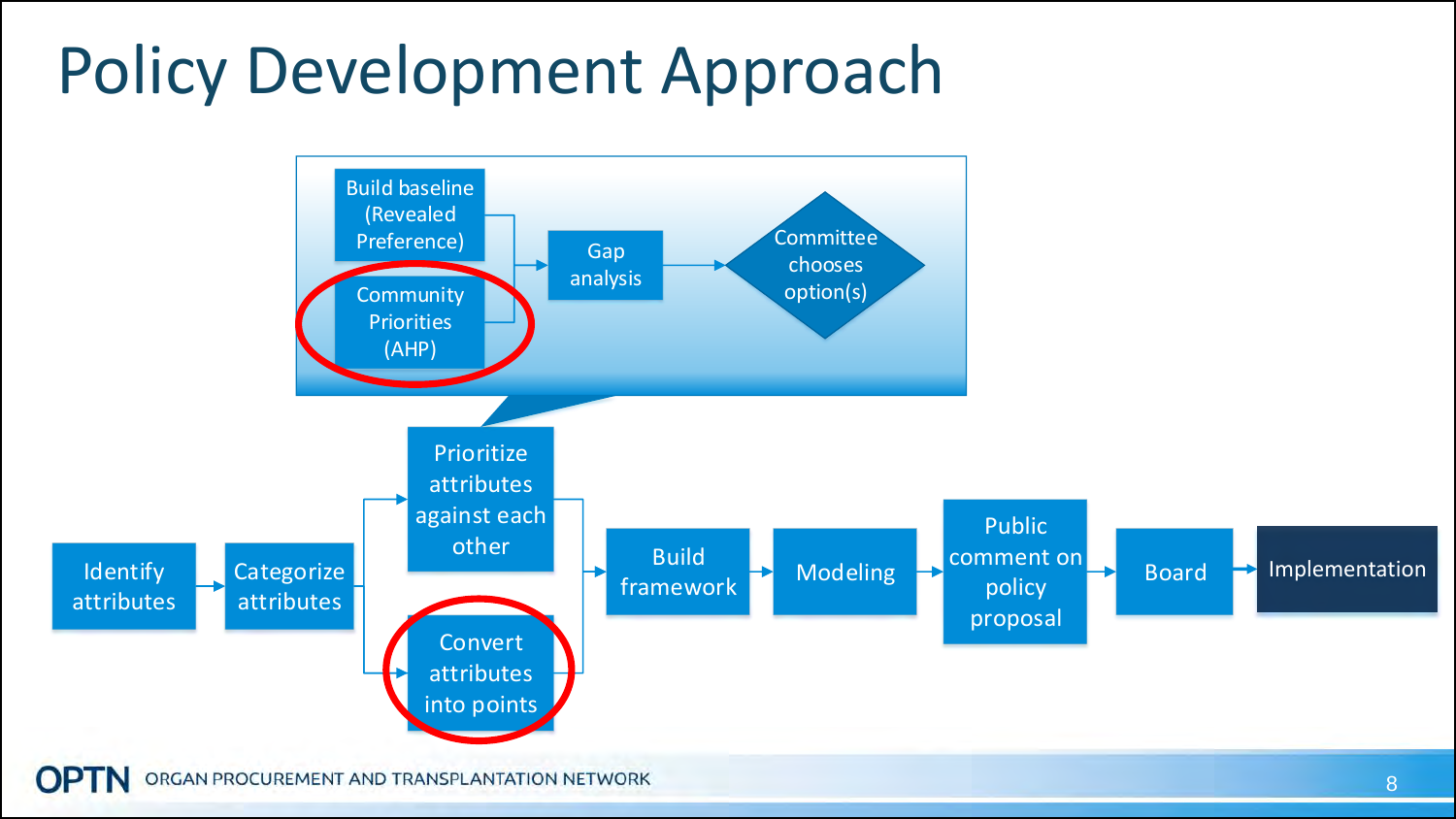## Milestones: Continuous Distribution of Lungs

| 2019 | Began work                                     | January                 |
|------|------------------------------------------------|-------------------------|
|      | Concept paper                                  | <b>August - October</b> |
| 2020 |                                                |                         |
|      | Request for Feedback & Prioritization Exercise | <b>August - October</b> |
|      | Lung Allocation Score Update: Public Comment   | <b>August - October</b> |
| 2021 | <b>Policy Proposal: Public Comment</b>         | <b>August - October</b> |
|      | <b>OPTN Board of Directors</b>                 | <b>December</b>         |
|      | Implementation                                 |                         |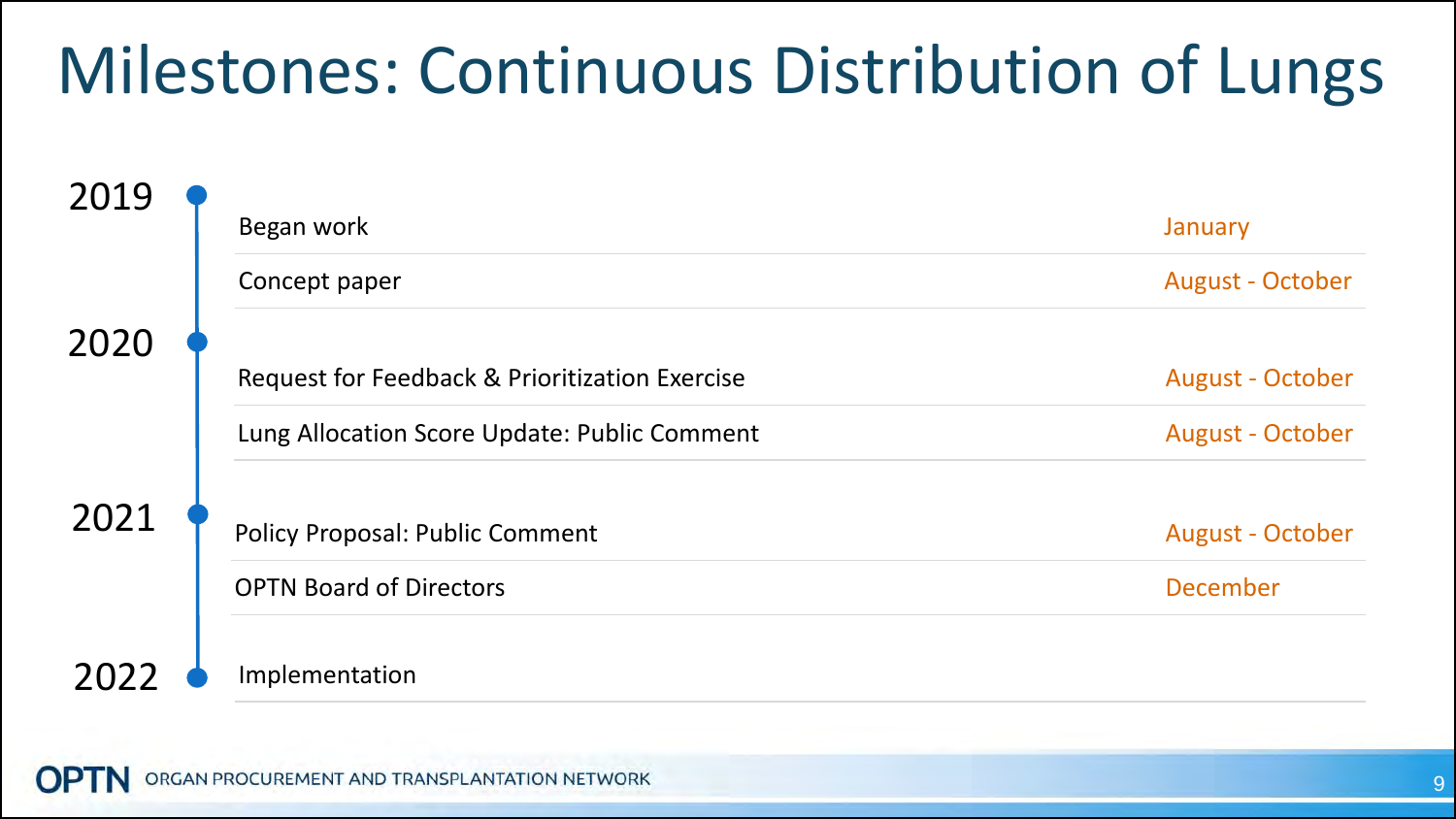## Feedback Requested: Placement Efficiency

- The Committee is considering how to incorporate placement efficiency
- Proposed attributes:
	- Travel efficiency (cost)
		- Assigns points based on relative cost of transporting lungs over distance
	- Proximity efficiency (distance)
		- Assigns points based on efficiencies associated with proximity
- Are there any other attributes related to placement efficiency that you recommend?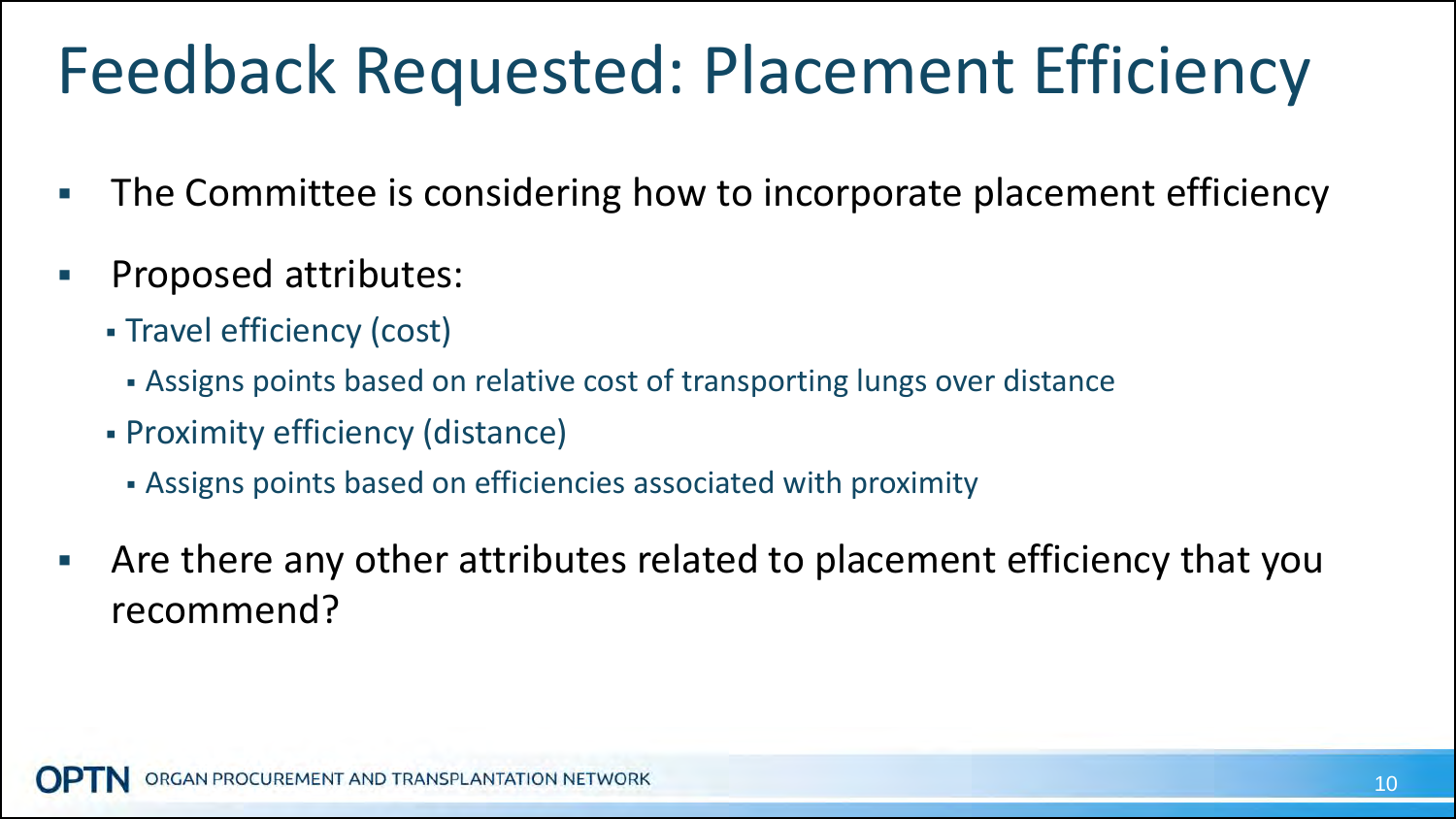### Feedback Requested

- I Is there anything else that the OPTN can do to better help you understand how this proposal is being developed?
- Do you agree with the Committee's recommended attributes?
- Sign up to participate in the prioritization exercise: <https://bit.ly/OPTNlung>

#### *Please introduce yourself when you speak*

RGAN PROCUREMENT AND TRANSPLANTATION NETWORK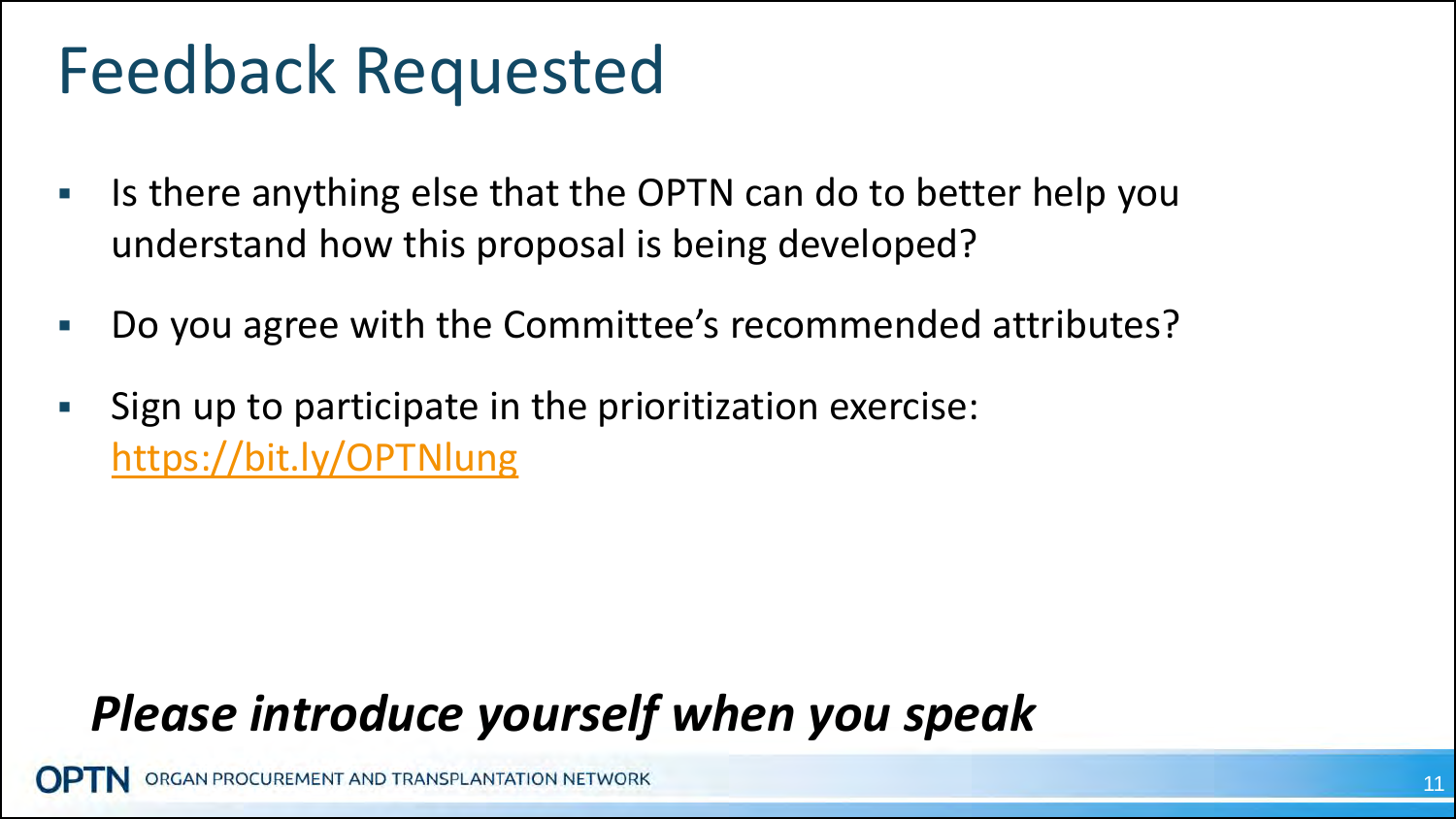## Prioritization Exercise



We need your input! Sign up here: <https://bit.ly/OPTNlung>

#### Deadline: October 1, 2020